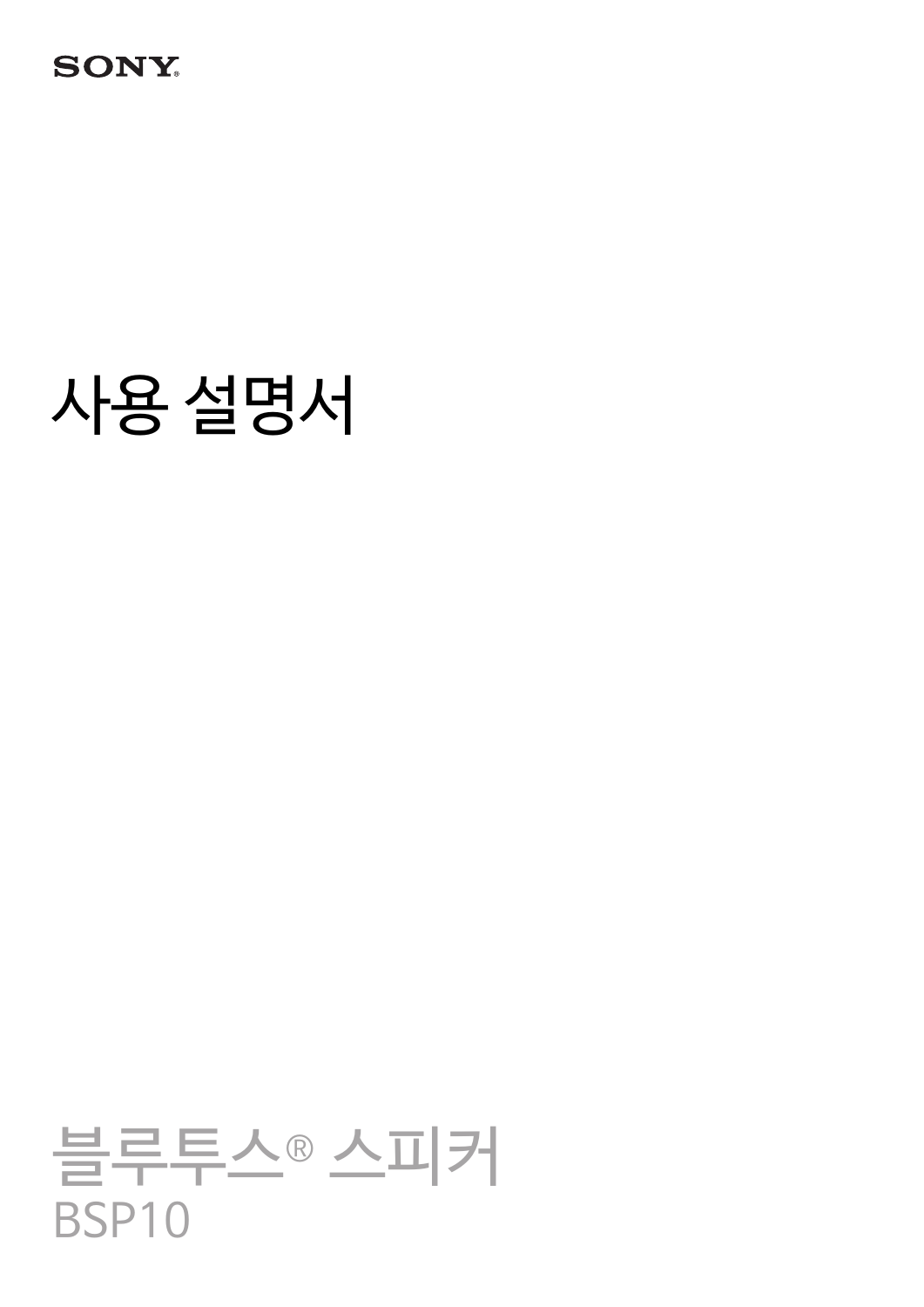# 목차

| 소개                                | 3 |
|-----------------------------------|---|
|                                   | 3 |
|                                   | 3 |
|                                   |   |
| 충전                                | 4 |
|                                   |   |
| 시작.                               | 5 |
|                                   |   |
|                                   |   |
|                                   |   |
| 문제 해결.                            |   |
|                                   |   |
|                                   |   |
| 예기치 않은 동작                         |   |
| BSP10 액세서리와 두 번째 장치를 페어링할 수 없는 경우 |   |
|                                   |   |
| 법적 정보                             |   |
|                                   |   |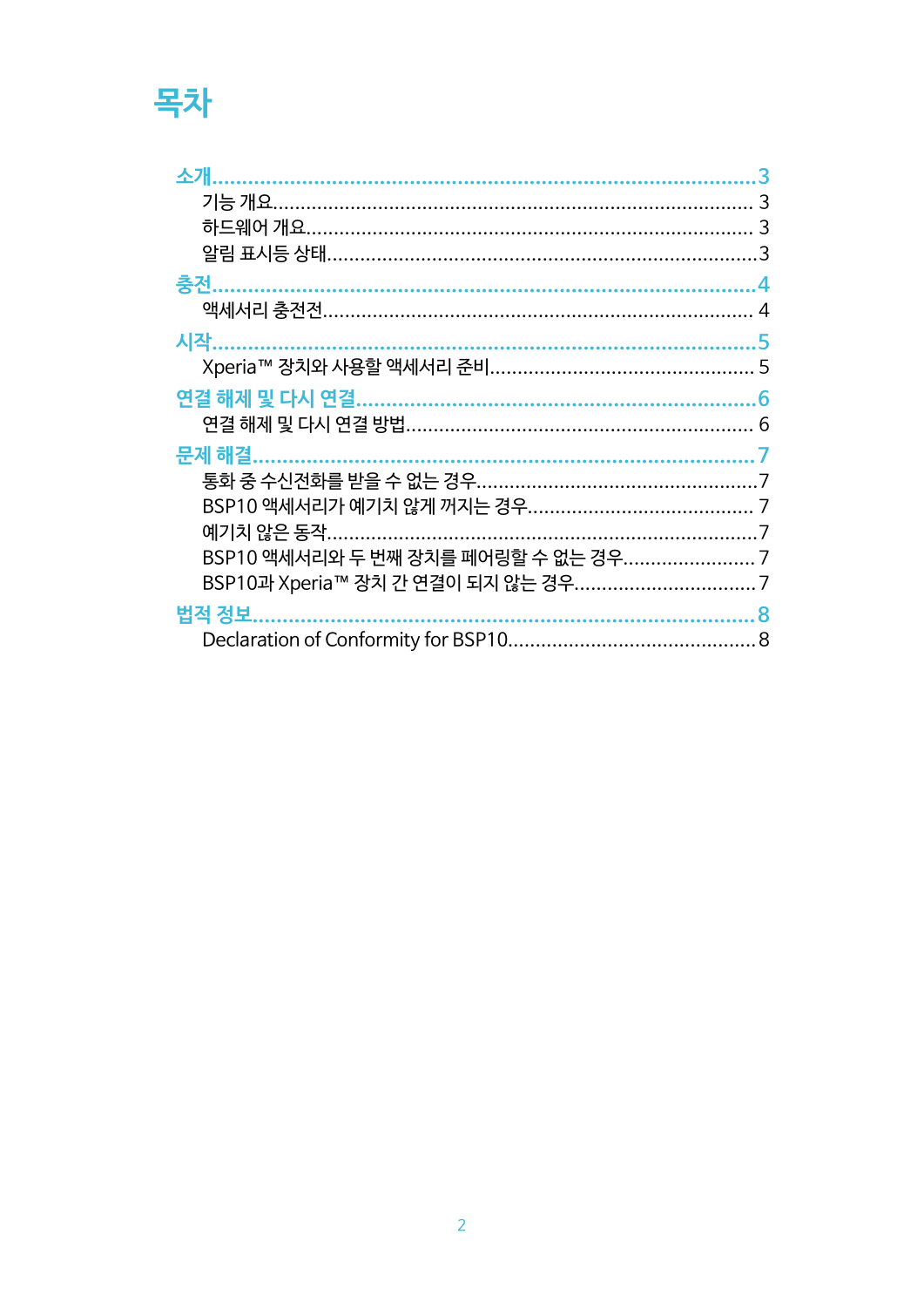## <span id="page-2-0"></span>**소개**

### **기능 개요**

BSP10 블루투스® 스피커 액세서리를 통해 고품질 오디오를 즐기고 실내 및 실외 모두에서 다자 간 통화를 할 수 있습니다.

### **하드웨어 개요**



- 1 마이크
- 2 통화 버튼
- 3 블루투스® 알림 표시등
- 4 NFC 인식 영역
- 5 볼륨 올리기 버튼
- 6 볼륨 내리기 버튼
- 
- 7 스피커
- 
- 8 전원 버튼
- 9 전원 알림 표시등/Micro USB 포트 덮개

### **알림 표시등 상태**

| 빠르게 깜박임    | 페어링 모드 ‐ BSP10 액세서리가 Xperia™ 장치와 페어링할 준비가 되었습니다. |
|------------|--------------------------------------------------|
| 일정한 파란색 불빟 | BSP10 액세서리가 Xperia™ 장치와 페어링되어 있습니다.              |
| 일정한 흰색 불빟  | 대기 모드 - BSP10 액세서리가 이전에 페어링한 장치와 연결할 준비가 되었습니다.  |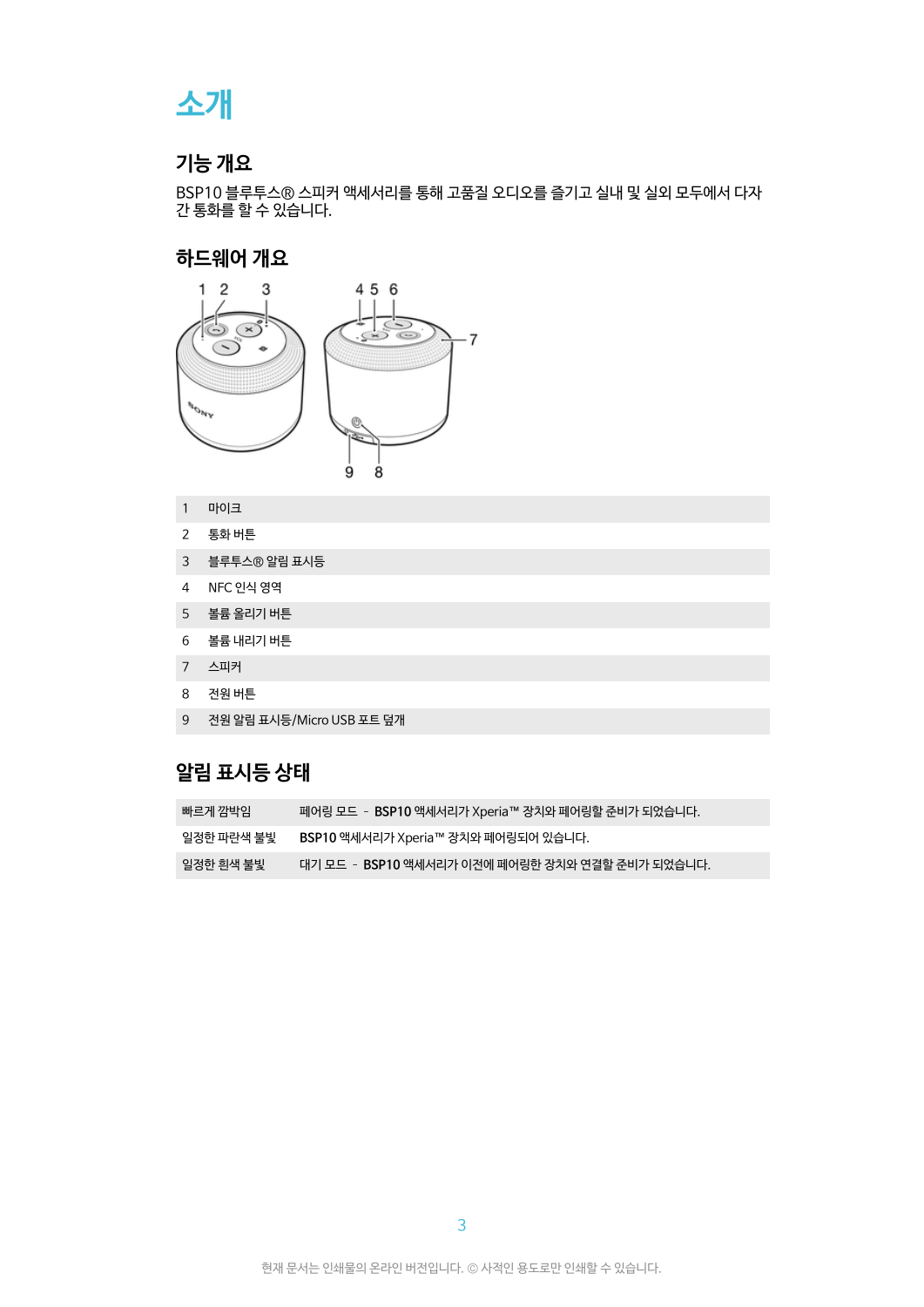<span id="page-3-0"></span>

### **액세서리 충전전**

다음과 같은 두 가지 방법으로 액세서리를 충전할 수 있습니다.



- Qi 유도 전력 표준을 지원하는 무선 충전판 위에 **BSP10** 액세서리를 놓습니다.
- USB 케이블을 사용하여 **BSP10** 액세서리를 전원에 연결합니다.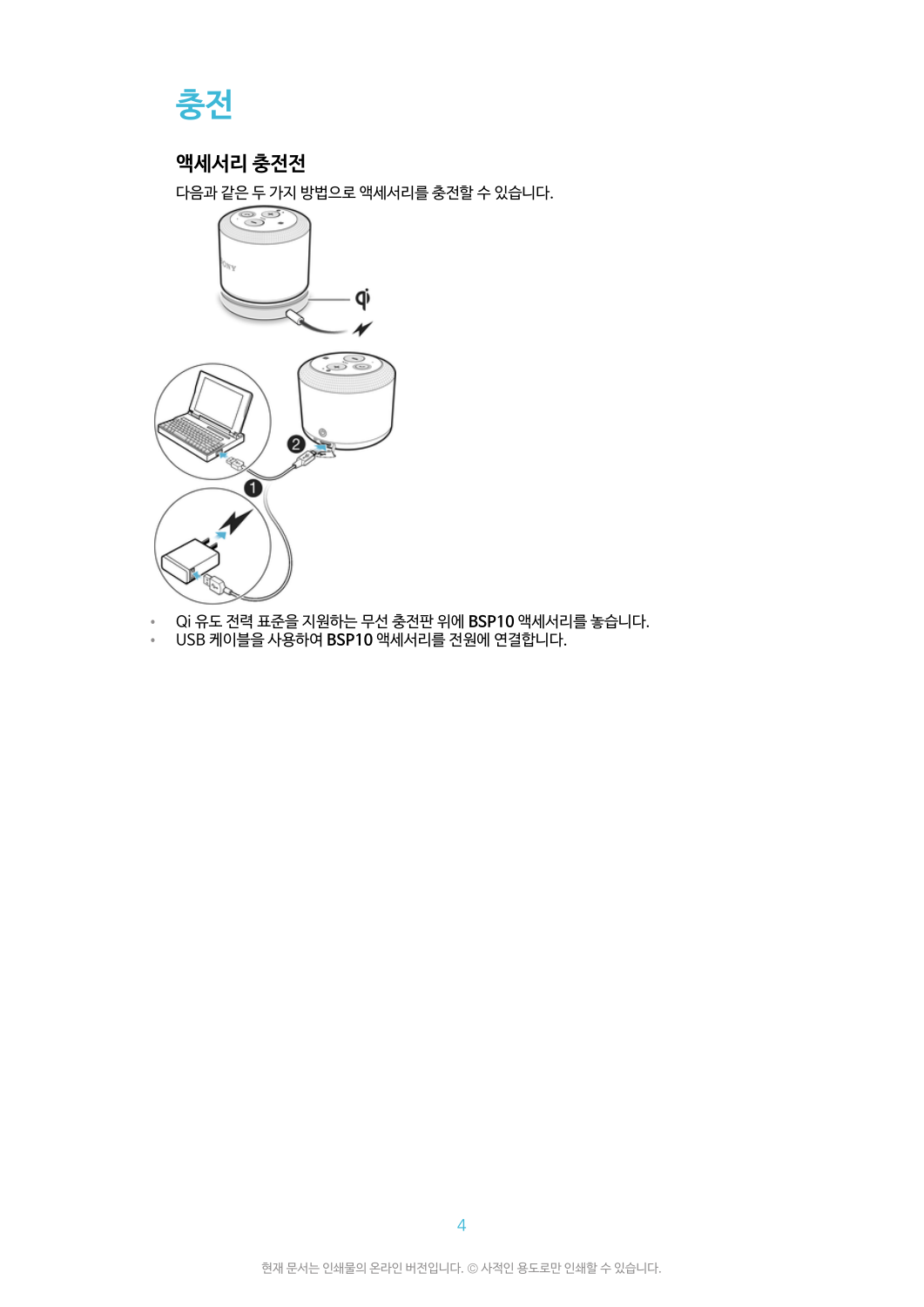# <span id="page-4-0"></span>**시작**

### **Xperia™ 장치와 사용할 액세서리 준비**

**BSP10** 액세서리와 Xperia™ 장치를 함께 사용해 음악을 재생하거나 수신전화를 처리하는 등의 작업을 하려면 먼저 두 장치를 페어링해야 합니다. 블루투스® 또는 NFC 기능을 사용하여 **BSP10** 액세서리와 Xperia™ 장치를 페어링할 수 있습니다. 장치가 페어링되면 **BSP10** 액세서리는 자동 으로 Xperia™ 장치에 연결됩니다.

NFC를 사용하여 BSP10과 Xperia™ 장치를 페어링하려면



- 1 **Xperia™ 장치**: NFC 기능이 켜져 있고, 화면이 활성 상태이며, 잠금이 해제되어 있는지 확 인합니다.
- 2 **BSP10**: 경고음이 들리고 파란색 알림 표시등이 빠르게 깜박일 때까지 전원 버튼을 누르고 있습니다.
- 3 각 장치의 NFC 인식 영역이 다른 장치의 인식 영역과 중첩되도록 Xperia™ 장치를 놓습니 다. BSP10 액세서리가 Xperia™ 장치와 페어링되면 알림 표시등이 일정한 파란색 불빛으 로 바뀝니다.

블루투스®를 사용하여 BSP10과 Xperia™ 장치를 페어링하려면

- 1 **Xperia™ 장치:** 블루투스® 기능이 켜져 있는지 확인합니다.
- 2 **BSP10:** 경고음이 들리고 파란색 알림 표시등이 빠르게 깜박일 때까지 전원 버튼을 누르고 있습니다.
- 3 **Xperia™ 장치: BSP10** 액세서리를 검색하여 연결합니다. 액세서리가 Xperia™ 장치와 페어링되면 알림 표시등이 일정한 파란색 불빛으로 바뀝니다.

#### BSP10으로 수신전화를 받으려면

- 1 **BSP10** 액세서리가 통화 처리를 지원하는 Xperia™ 장치와 연결되어 있는지 확인합니다.
- 2 전화가 오면 ⊙을 누릅니다.
- VoIP(Voice-over-Internet Protocol) 통화에서는 통화 기능이 지원되지 않습니다.

#### BSP10으로 음악을 들으려면

- 1 **BSP10** 액세서리가 Xperia™ 장치와 연결되어 있는지 확인합니다.
- 2 Xperia™ 장치에서 오디오 또는 비디오 파일을 재생합니다. 페어링된 **BSP10** 액세서리 스 피커에서 자동으로 소리가 재생됩니다.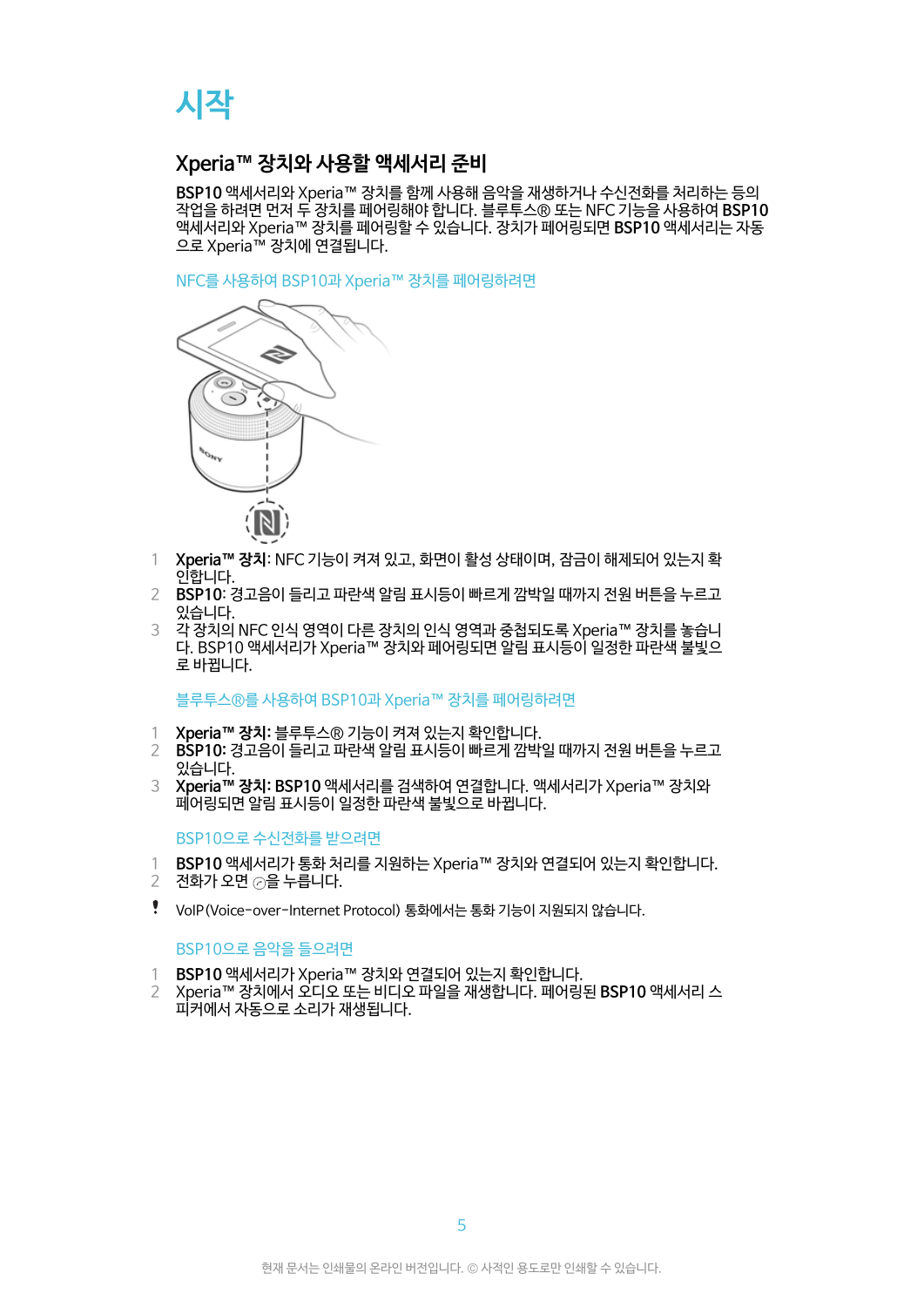# <span id="page-5-0"></span>**연결 해제 및 다시 연결**

### **연결 해제 및 다시 연결 방법**

**BSP10** 액세서리와 Xperia™ 장치를 연결 해제하거나 다시 연결하는 방법에는 여러 가지가 있습 니다. 한 번에 하나의 Xperia™ 장치만 액세서리에 연결할 수 있습니다. 두 번째 장치와 페어링 및 연결하려면 현재 연결된 첫 번째 Xperia™ 장치를 연결 해제해야 합니다.

#### BSP10에서 페어링된 Xperia™ 장치를 연결 해제하려면

다음 작업 중 하나를 수행합니다.

- Xperia™ 장치에서 페어링된 블루투스® 장치 목록에 있는 **BSP10**을 선택 취소합니다.
- 각 장치의 NFC 인식 영역이 다른 장치의 인식 영역과 중첩되도록 Xperia™ 장치를 **BSP10** 액세 서리 위에 놓습니다. 액세서리가 페어링 모드가 되고 현재 페어링되어 있는 Xperia™ 장치의 연결 이 해제됩니다.
- **BSP10** 액세서리에서 볼륨 올리기와 볼륨 내리기 버튼을 동시에 짧게 누릅니다. 액세서리가 페어 링 모드가 되고 현재 페어링되어 있는 Xperia™ 장치의 연결이 해제됩니다.

이전에 페어링한 Xperia™ 장치를 BSP10과 다시 연결하려면

다음 작업 중 하나를 수행합니다.

- Xperia™ 장치에서 페어링된 블루투스® 장치 목록에 있는 **BSP10**을 선택합니다.
- 각 장치의 NFC 인식 영역이 다른 장치의 인식 영역과 중첩되도록 이전에 페어링한 Xperia™ 장치 를 **BSP10** 액세서리 위에 놓습니다. 액세서리가 페어링 모드가 된 후 이전에 연결한 장치와 자동 으로 다시 연결됩니다.
- **BSP10** 액세서리에서 볼륨 올리기와 볼륨 내리기 버튼을 동시에 짧게 누릅니다. 액세서리가 페어 링 모드가 된 후 이전에 연결한 장치와 자동으로 다시 연결됩니다.

기존 연결을 중지하고 다른 Xperia™ 장치와 연결하려면

- 1 현재 페어링되어 있는 Xperia™ 장치를 **BSP10** 액세서리에서 연결 해제합니다.
- 2 관련 지침에 따라 NFC나 블루투스를 사용하여 다른 Xperia™ 장치를 **BSP10** 액세서리와 페어링합니다.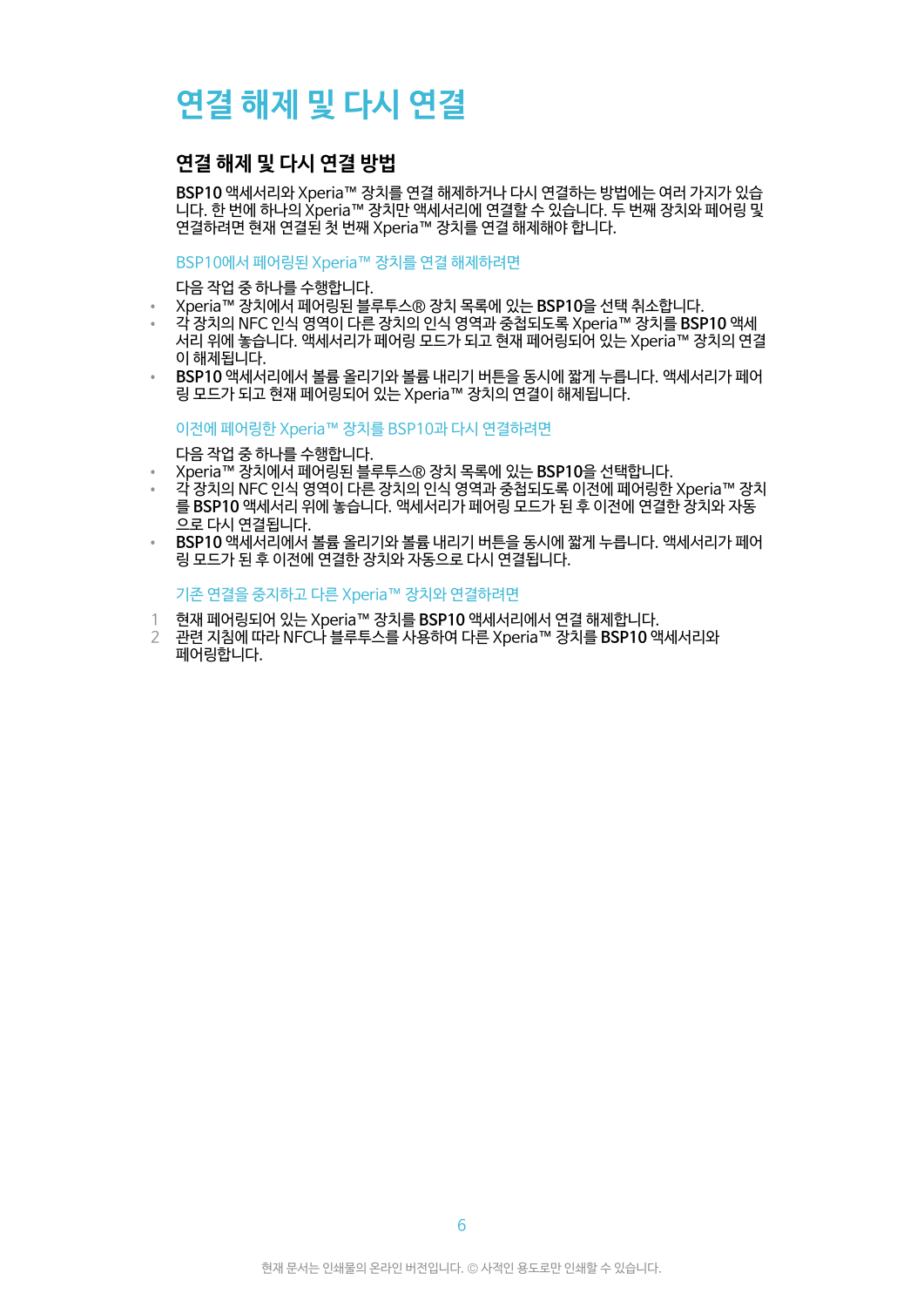# <span id="page-6-0"></span>**문제 해결**

### **통화 중 수신전화를 받을 수 없는 경우**

- 통화 장치가 블루투스® 핸즈프리 프로파일(HFP)을 지원하는지 확인합니다.
- 올바른 통화 장치가 선택되었는지 확인합니다.

### **BSP10 액세서리가 예기치 않게 꺼지는 경우**

• BSP10 액세서리가 꺼지기 전에 경고음이 여러 번 발생하면 배터리가 부족한 것입니다. 배터리를 충전하십시오.

### **예기치 않은 동작**

- **BSP10** 액세서리의 전원이 켜져 있을 때 전원 버튼을 누른 다음 USB 충전기 케이블을 BSP10에 연결하고 거의 즉시 케이블을 다시 분리합니다. 이 복구/재설정 방법을 사용하면 데이터 손실이 발 생하지 않습니다.
- **BSP10** 액세서리의 전원이 켜져 있을 때 통화 버튼을 길게 누릅니다. **BSP10**이 다시 시작되고 다 른 장치와의 모든 페어링 정보가 제거됩니다.

### **BSP10 액세서리와 두 번째 장치를 페어링할 수 없는 경우**

• BSP10 액세서리에서 현재 연결된 장치를 연결 해제한 다음 두 번째 장치를 BSP10과 페어링합니 다.

### **BSP10과 Xperia™ 장치 간 연결이 되지 않는 경우**

- BSP10 액세서리가 충전되어 있고, 연결하려는 장치 범위 내에 있는지 확인합니다. 휴대폰과 헤드 셋 사이에 장애물이 없는 상태에서 최대 거리를 10m(33ft) 이내로 유지하는 것을 권장합니다.
- 다른 Xperia™ 장치에서 블루투스® 기능을 사용하지 않도록 설정해서 모든 연결을 닫은 후 블루 투스® 기능을 다시 사용하도록 설정해서 BSP10 액세서리와 Xperia™ 장치를 다시 페어링해 보 십시오.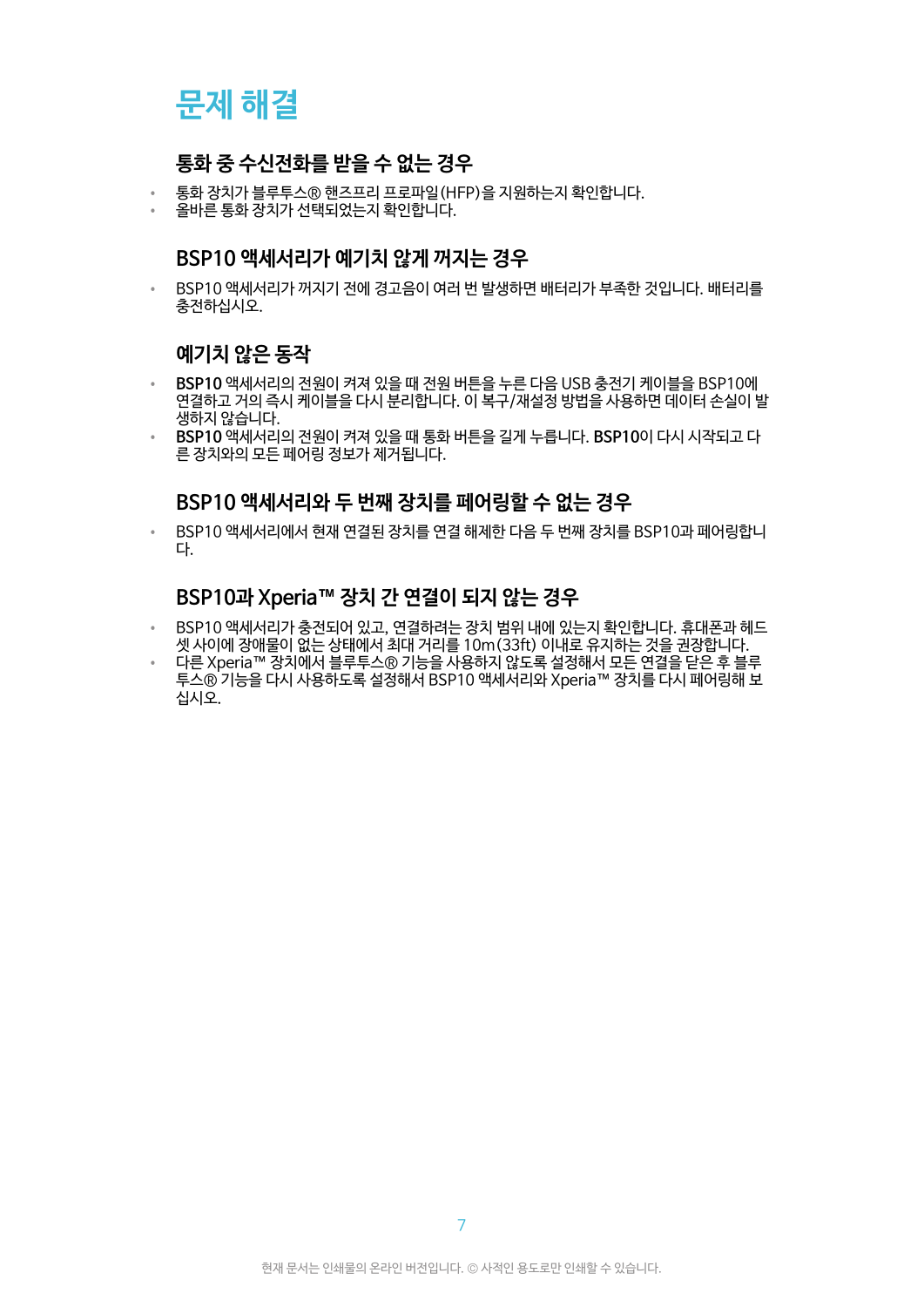<span id="page-7-0"></span>

### SONY BSP10

÷,

**사용하기 전에 별도로 제공되는 중요 정보 소책자를 읽어보시기 바랍니다.**

**&Bluetooth** 

이 사용 설명서는 Sony Mobile Communications Inc. 또는 현지 계열사에서 발행하였으며, 어떠한 사항도 보증하지 않습니<br>다. 인쇄상 오류가 있거나, 현재 정보가 부정확하거나, 프로그램 및/또는 장비가 항상되어 이 사용 설명서를 개선하고 변경해야<br>할 경우 Sony Mobile Communications Inc.는 언제든지 공지 없이 관련 작업을 수행할 수 있습니다. 단, 이 이 사용 설명서의 새 버전에서 반영됩니다.

음악을 재생하거나 통화를 할 때 청각이 손상되지 않도록 BSP10 스피커를 귀 가까이에 대지 마십시오. 또한 청각을 보호하기 위해 BSP10으로 한 번에 3시간 이상 음악을 듣지 않는 것이 좋습니다.

**©Sony Mobile Communications Inc., 2014** All rights reserved. -------------------------<br>블루투스® 장치 간의 상호 운용성과 호환성은 장치에 따라 다릅니다. 장치는 일반적으로 블루투스 사양 1.2 이상을 이용하는

제품과 헤드셋 또는 핸즈프리 프로파일을 지원합니다.<br>Sony는 Sony Corporation의 상표 또는 등록 상표입니다. 블루투스는 Bluetooth (SIG) Inc.의 상표이며 허가하에 사용됩니<br>다. 기타 모든 마크는 해당 소유자의 재산입니다. All rights reserved.

여기에 언급된 모든 제품 및 회사 이름은 각각 해당 소유자의 상표이거나 등록 상표입니다. 여기에서 명시적으로 부여되지 않은<br>모든 권리는 해당 권리 소유자에게 있습니다. 기타 모든 상표는 해당 소유자의 재산입니다. 자세한 내용을 보려면 [www.sonymobile.com](http://www.sonymobile.com)을 방문하십시오.

모든 그림은 설명을 위한 용도로만 제공되며, 실제 액세서리와 차이가 있을 수 있습니다.

### **Declaration of Conformity for BSP10**

#### We, **Sony Mobile Communications AB** of

Nya Vattentornet

SE-221 88 Lund, Sweden

declare under our sole responsibility that our product

#### **Sony type RD-0160**

and in combination with our accessories, to which this declaration relates is in conformity with the appropriate standards **EN 300 328:V1.8.1, EN 300 330-2:V1.5.1, EN 301 489-7:V1.3.1, EN 301 489-17:V2.2.1, EN 301 489-3:V1.6.1 and EN 60 950-1: 2006+A11:2009+A1:2010+A12:2011, EN 62 311:2008** following the provisions of, Radio Equipment and Telecommunication Terminal Equipment directive **1999/5/EC**.

**Lund, July 2014**



Anders Grynge Director, Head of Global Type Approval We fulfil the requirements of the R&TTE Directive (1999/5/EC).

### FCC Statement

This device complies with Part 15 of the FCC rules. Operation is subject to the following two conditions: (1) This device may not cause harmful interference, and (2) This device must accept any interference received, including interference that may cause undesired operation.

Any change or modification not expressly approved by Sony may void the user's authority to operate the equipment.

This equipment has been tested and found to comply with the limits for a Class B digital device, pursuant to Part 15 of the FCC Rules. These limits are designed to provide reasonable protection against harmful interference in a residential installation. This equipment generates, uses and can radiate radio frequency energy and, if not installed and used in accordance with the instructions, may cause harmful interference to